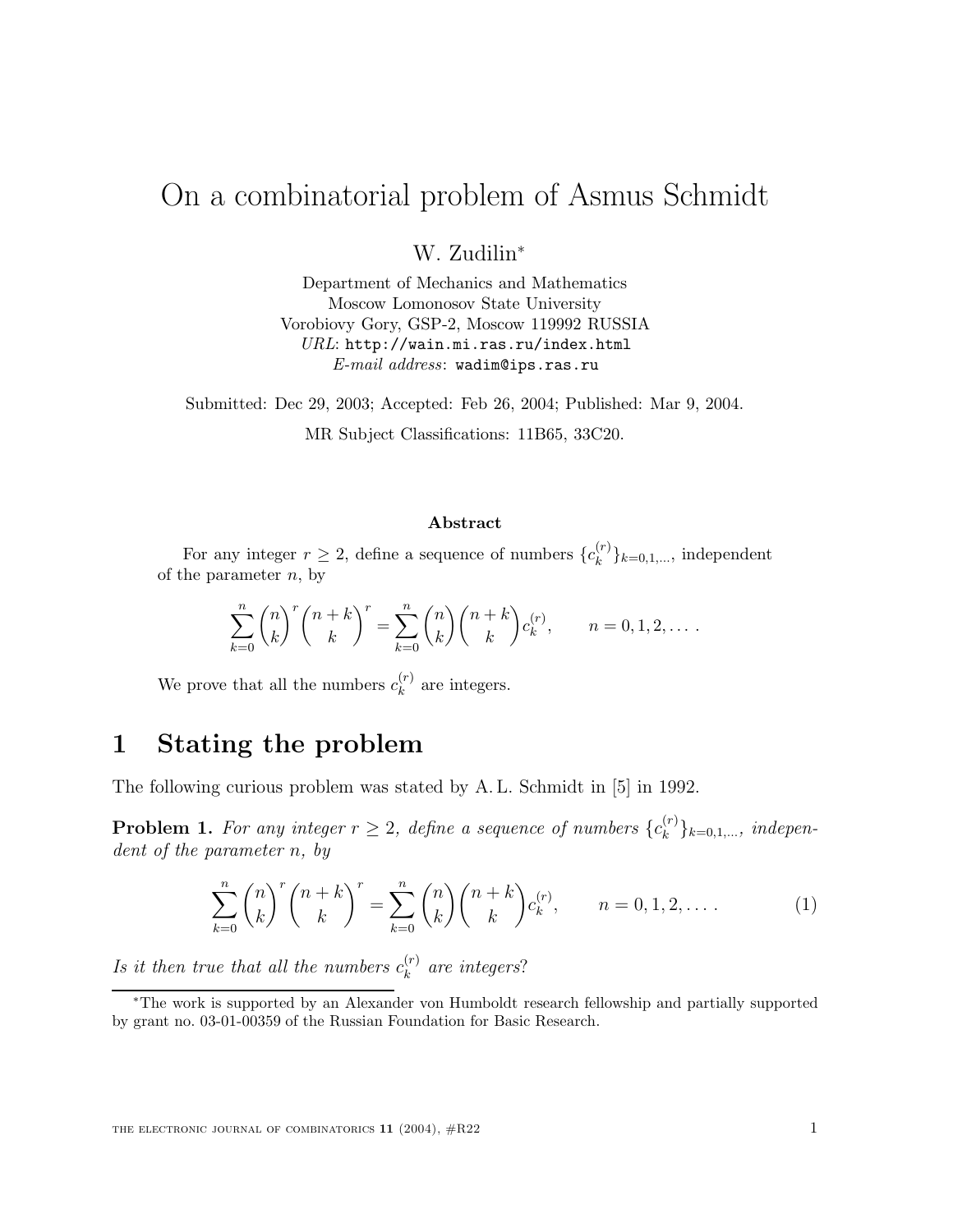An affirmative answer for  $r = 2$  was given in 1992 (but published a little bit later), independently, by Schmidt himself [6] and by V. Strehl [7]. They both proved the following explicit expression:

$$
c_n^{(2)} = \sum_{j=0}^n \binom{n}{j}^3 = \sum_j \binom{n}{j}^2 \binom{2j}{n}, \qquad n = 0, 1, 2, \dots,
$$
 (2)

which was observed experimentally by W. Deuber, W. Thumser and B. Voigt. In fact, Strehl used in [7] the corresponding identity as a model for demonstrating various proof techniques for binomial identities. He also proved an explicit expression for the sequence  $c_n^{(3)}$ , thus answering Problem 1 affirmatively in the case  $r = 3$ . But for this case Strehl had only one proof based on Zeilberger's algorithm of creative telescoping. Problem 1 was restated in [3], Exercise (!) 114 on p. 256, with an indication (on p. 549) that H. Wilf had shown the desired integrality of  $c_n^{(r)}$  for any r but only for any  $n \leq 9$ .

We recall that the first non-trivial case  $r = 2$  is deeply related to the famous Apéry numbers  $\sum_{k} {n \choose k}^2 {n+k \choose k}^2$ , the denominators of rational approximations to  $\zeta(3)$ . These numbers satisfy a 2nd-order polynomial recursion discovered by R. Apéry in 1978, while an analogous recursion (also 2nd-order and polynomial) for the numbers (2) was indicated by J. Franel already in 1894.

The aim of this paper is to give an answer in the affirmative to Problem 1 (Theorem 1) by deriving explicit expressions for the numbers  $c_n^{(r)}$ , and also to prove a stronger result (Theorem 2) conjectured in [7], Section 4.2.

**Theorem 1.** The answer to Problem 1 is affirmative. In particular, we have the explicit expressions

$$
c_n^{(4)} = \sum_j \binom{2j}{j}^3 \binom{n}{j} \sum_k \binom{k+j}{k-j} \binom{j}{n-k} \binom{k}{j} \binom{2j}{k-j},
$$
(3)

$$
c_n^{(5)} = \sum_j \binom{2j}{j}^4 \binom{n}{j}^2 \sum_k \binom{k+j}{k-j}^2 \binom{2j}{n-k} \binom{2j}{k-j},
$$
(4)

and in general for  $s = 1, 2, \ldots$ 

$$
c_n^{(2s)} = \sum_j \binom{2j}{j}^{2s-1} \binom{n}{j} \sum_{k_1} \binom{j}{n-k_1} \binom{k_1}{j} \binom{k_1+j}{k_1-j} \sum_{k_2} \binom{2j}{k_1-k_2} \binom{k_2+j}{k_2-j}^2 \cdots
$$
  

$$
\times \sum_{k_{s-1}} \binom{2j}{k_{s-2}-k_{s-1}} \binom{k_{s-1}+j}{k_{s-1}-j}^2 \binom{2j}{k_{s-1}-j},
$$
  

$$
c_n^{(2s+1)} = \sum_j \binom{2j}{j}^{2s} \binom{n}{j}^2 \sum_{k_1} \binom{2j}{n-k_1} \binom{k_1+j}{k_1-j}^2 \sum_{k_2} \binom{2j}{k_1-k_2} \binom{k_2+j}{k_2-j}^2 \cdots
$$
  

$$
\times \sum_{k_{s-1}} \binom{2j}{k_{s-2}-k_{s-1}} \binom{k_{s-1}+j}{k_{s-1}-j}^2 \binom{2j}{k_{s-1}-j},
$$

where  $n = 0, 1, 2, \ldots$ .

the electronic journal of combinatorics **11** (2004), #R22 2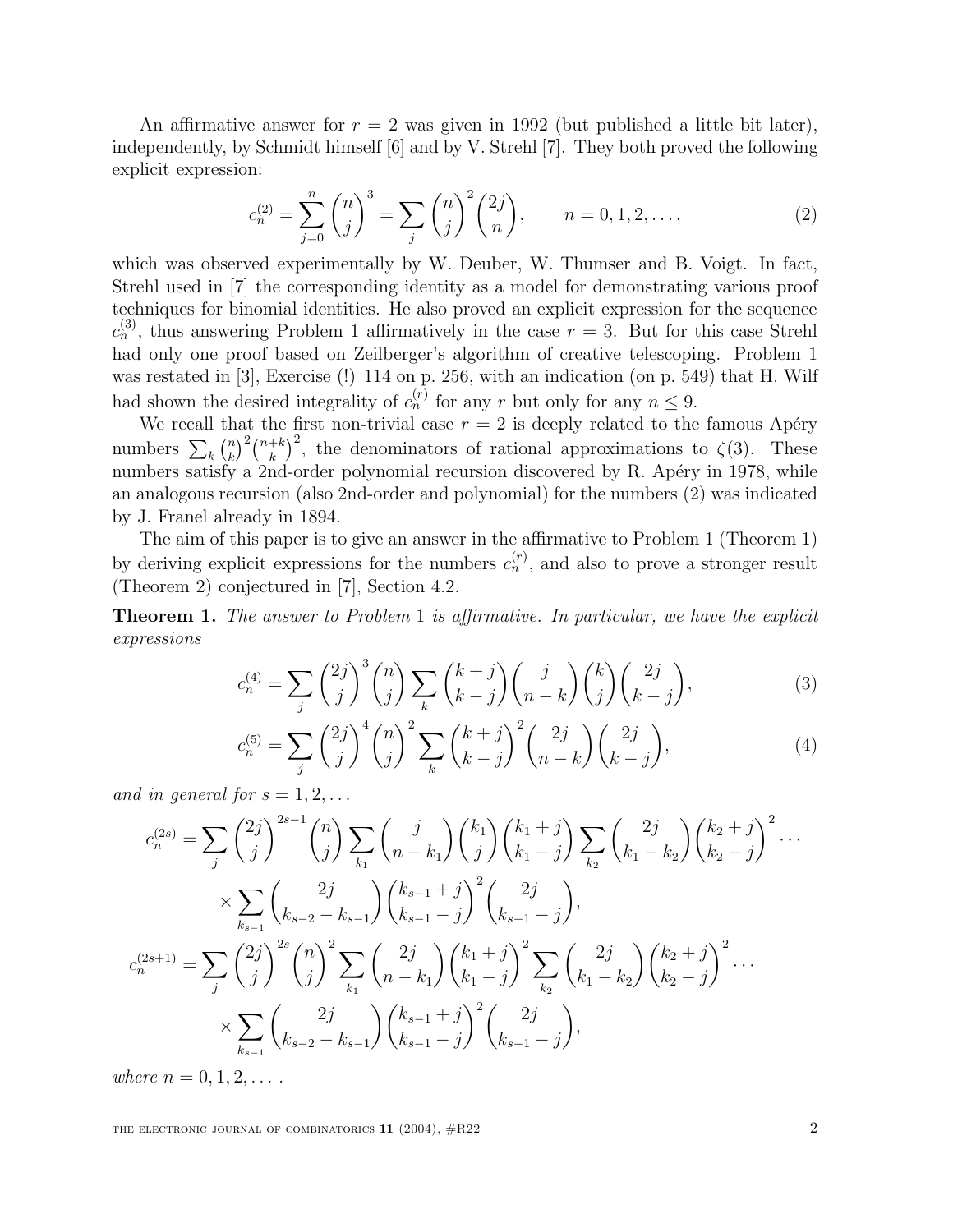## **2 Very-well-poised preliminaries**

The right-hand side of (1) defines the so-called Legendre transform of the sequence  ${c_k^{(r)}}_{k=0,1,...}$  In general, if

$$
a_n = \sum_{k=0}^n \binom{n}{k} \binom{n+k}{k} c_k = \sum_{k=0}^n \binom{2k}{k} \binom{n+k}{n-k} c_k,
$$

then by the well-known relation for inverse Legendre pairs one has

$$
\binom{2n}{n}c_n = \sum_k (-1)^{n-k} d_{n,k} a_k,
$$

where

$$
d_{n,k} = \binom{2n}{n-k} - \binom{2n}{n-k-1} = \frac{2k+1}{n+k+1} \binom{2n}{n-k}.
$$

Therefore, putting

$$
t_{n,j}^{(r)} = \sum_{k=j}^{n} (-1)^{n-k} d_{n,k} \binom{k+j}{k-j}^r,
$$
\n(5)

we obtain

$$
\binom{2n}{n}c_n^{(r)} = \sum_{j=0}^n \binom{2j}{j}^r t_{n,j}^{(r)}.
$$
\n(6)

The case  $r = 1$  of Problem 1 is trivial (that is why it is not included in the statement of the problem), while the cases  $r = 2$  and  $r = 3$  are treated in [6], [7] using the fact that  $t_{n,j}^{(2)}$  and  $t_{n,j}^{(3)}$  have a *closed form*. Namely, it is easy to show by Zeilberger's algorithm of creative telescoping [4] that the latter sequences, indexed by either n or j, satisfy simple 1st-order polynomial recursions. Unfortunately, this argument does not exist for  $r \geq 4$ .

V. Strehl observed in [7], Section 4.2, that the desired integrality would be a consequence of the divisibility of the product  $\binom{2j}{j}^r \cdot t_{n,j}^{(r)}$  by  $\binom{2n}{n}$  for all j,  $0 \leq j \leq n$ . He conjectured a much stronger property, which we are now able to prove.

**Theorem 2.** The numbers  $\binom{2n}{n}^{-1}\binom{2j}{j}t_{n,j}^{(r)}$  are integers.

Our general strategy for proving Theorem 2 (and hence Theorem 1) is as follows: rewrite (5) in a hypergeometric form and apply suitable summation and transformation formulae (Propositions 1 and 2 below).

Changing l to  $n - k$  in (5) we obtain

$$
t_{n,j}^{(r)} = \sum_{l\geq 0} (-1)^l \frac{2n-2l+1}{2n-l+1} {2n \choose l} {n-l+j \choose n-l-j}^r,
$$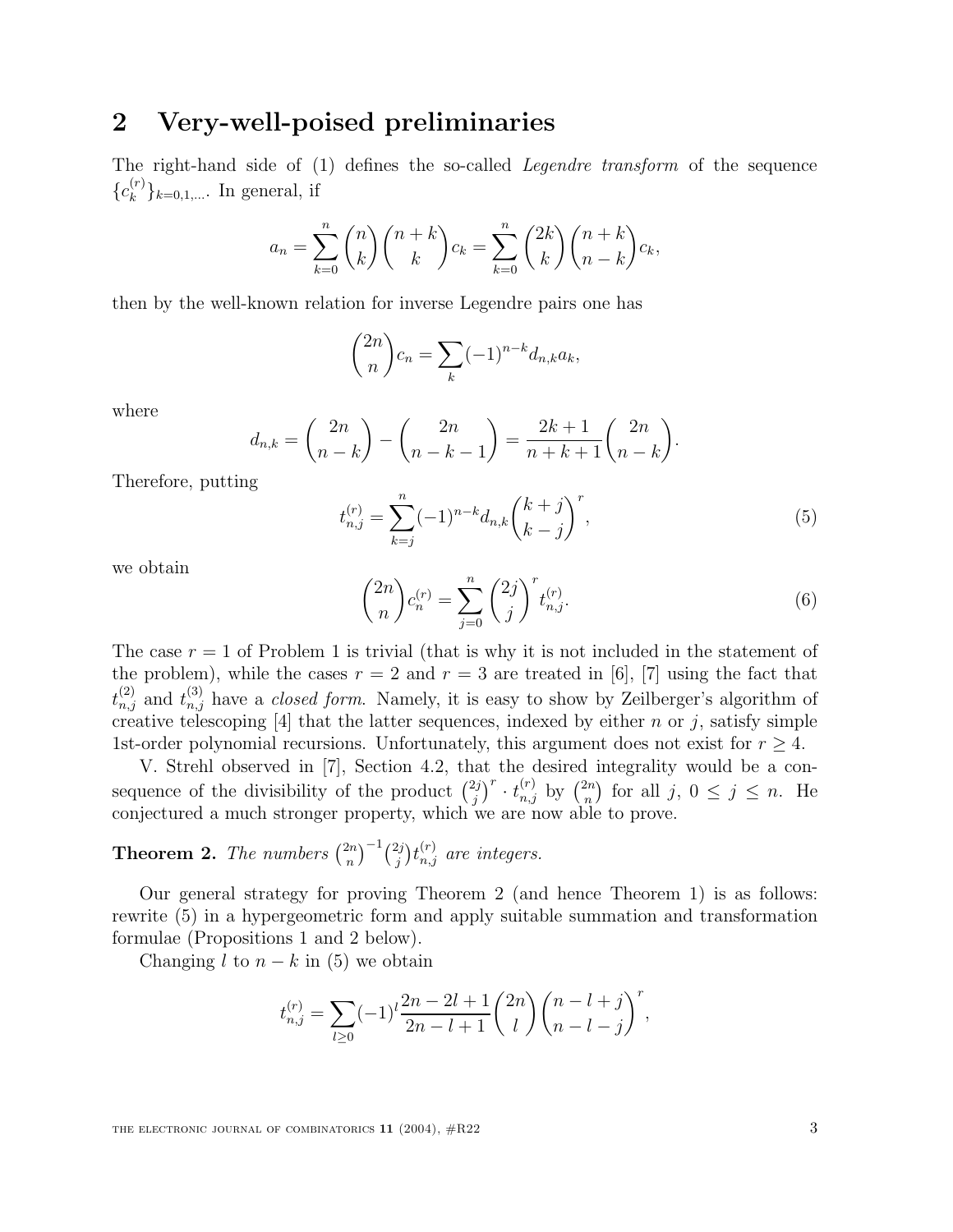where the series on the right terminates. It is convenient to write all such terminating sums simply as  $\sum_l$ , which is, in fact, a standard convention (see, e.g., [4]). The ratio of two consecutive terms in the latter sum is equal to

$$
\frac{-(2n+1)+l}{1+l} \cdot \frac{-\frac{1}{2}(2n-1)+l}{-\frac{1}{2}(2n+1)+l} \cdot \left(\frac{-(n-j)+l}{-(n+j)+l}\right)^r,
$$

hence

$$
t_{n,j}^{(r)} = {n+j \choose n-j}^r \cdot {}_{r+2}F_{r+1} \left( \begin{array}{c} -(2n+1), -\frac{1}{2}(2n-1), -(n-j), \dots, -(n-j) \\ -\frac{1}{2}(2n+1), -(n+j), \dots, -(n+j) \end{array} \middle| 1 \right)
$$

is a very-well-poised hypergeometric series. (We refer the reader to the book [2] for all necessary hypergeometric definitions. We will omit the argument  $z = 1$  in further discussions.)

The following two classical results—Dougall's summation of a  ${}_5F_4(1)$ -series (proved in 1907) and Whipple's transformation of a  $_7F_6(1)$ -series (proved in 1926)—will be required to treat the cases  $r = 3, 4, 5$  of Theorems 1 and 2.

**Proposition 1 (**[2], Section 4.3)**.** We have

$$
{}_{5}F_{4}\left(^{a, 1+\frac{1}{2}a, \ c, \ d, \ -m}_{\frac{1}{2}a, \ 1+a-c, \ 1+a-d, \ 1+a+m}\right) = \frac{(1+a)_{m}(1+a-c-d)_{m}}{(1+a-c)_{m}(1+a-d)_{m}} \tag{7}
$$

and

$$
{}_{7}F_{6}\left(a, 1+\frac{1}{2}a, \quad b, \quad c, \quad d, \quad e, \quad -m
$$

$$
\frac{1}{2}a, \quad 1+a-b, \quad 1+a-c, \quad 1+a-d, \quad 1+a-e, \quad 1+a+m\right)
$$

$$
=\frac{(1+a)_{m}(1+a-d-e)_{m}}{(1+a-d)_{m}(1+a-e)_{m}} \cdot {}_{4}F_{3}\left(1+a-b-c, \quad d, \quad e, \quad -m
$$

$$
1+a-c, \quad d+e-a-m\right), \quad (8)
$$

where m is a non-negative integer, and  $(\cdot)$  denotes Pochhammer's symbol.

An application of (7) gives (without creative telescoping)

$$
t_{n,j}^{(3)} = {n+j \choose n-j}^3 \cdot \frac{(-2n)_{n-j}(-2n+2(n-j))_{n-j}}{(-2n+(n-j))_{n-j}^2} = \frac{(2n)!}{(3j-n)!(n-j)!^3},
$$

which is exactly the expression obtained in  $[7]$ , Section 4.2. Therefore, from  $(6)$  we have the explicit expression

$$
c_n^{(3)} = {2n \choose n}^{-1} \sum_j {2j \choose j}^3 \frac{(2n)!}{(3j-n)!(n-j)!^3} = \sum_j {2j \choose j}^2 {2j \choose n-j} {n \choose j}^2.
$$

THE ELECTRONIC JOURNAL OF COMBINATORICS  $11$  (2004),  $\#R22$   $4$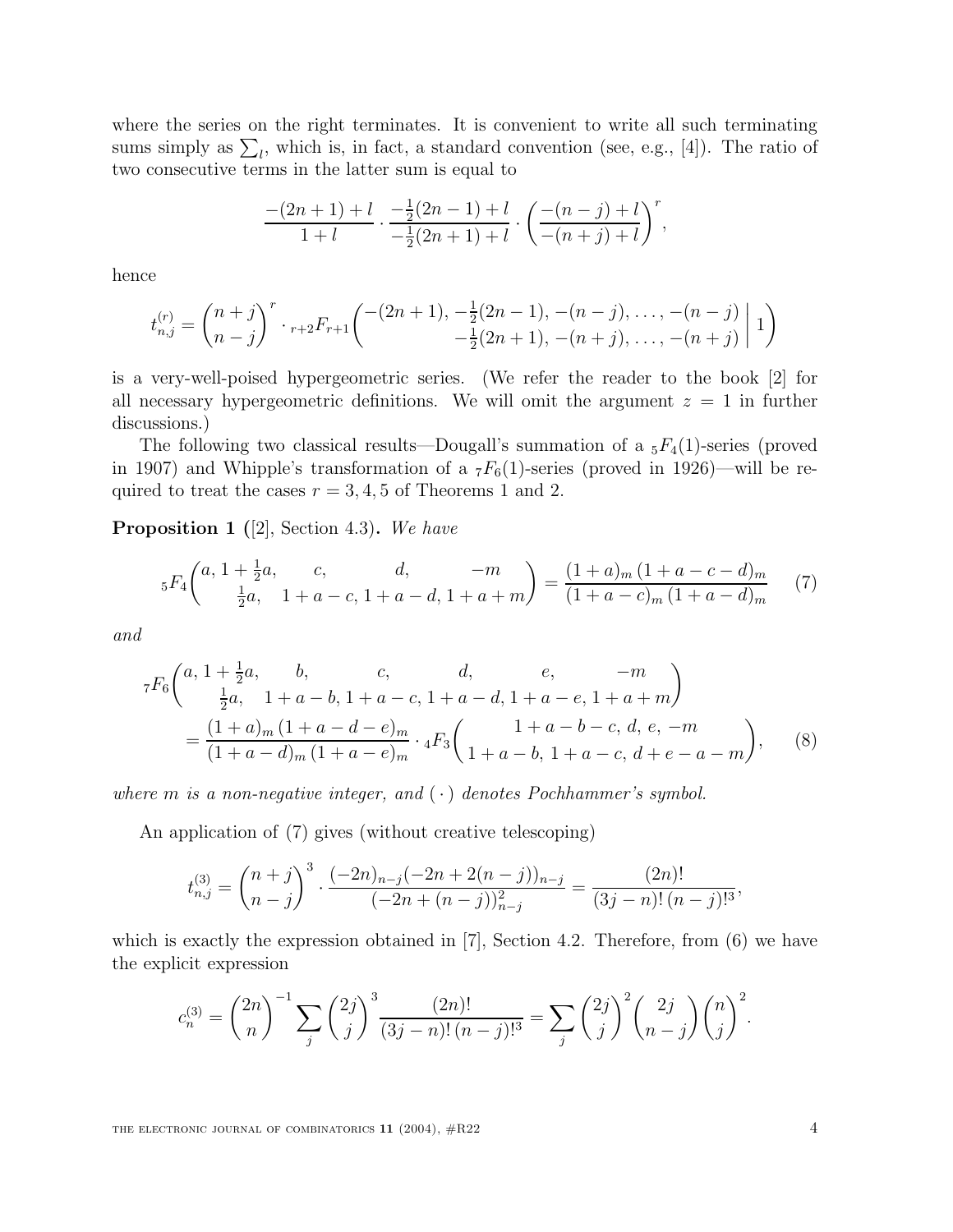For the case  $r = 5$ , we are able to apply the transformation  $(8)$ :

$$
t_{n,j}^{(5)} = {n+j \choose n-j}^{5} \cdot \frac{(-2n)_{n-j}(-2n+2(n-j))_{n-j}}{(-2n+(n-j))_{n-j}^{2}}
$$
  
 
$$
\times {}_{4}F_{3} \left( \begin{array}{c} -2j, -(n-j), -(n-j), -(n-j) \\ -(n+j), -(n+j), 3j-n+1 \end{array} \right)
$$
  
= 
$$
{n+j \choose n-j}^{2} \frac{(2n)!}{(3j-n)!(n-j)!^{3}} \sum_{l} \frac{(-2j)_{l}(-(n-j))_{l}^{3}}{l!(-(n+j))_{l}^{2}(3j-n+1)_{l}}
$$
  
= 
$$
\frac{(2n)!}{(2j)!(n-j)!^{2}} \sum_{l} {n-l-j \choose n-l-j}^{2} {2j \choose l} {2j \choose n-l-j}
$$
  
= 
$$
\frac{(2n)!}{(2j)!(n-j)!^{2}} \sum_{k} {k+j \choose k-j}^{2} {2j \choose n-k} {2j \choose k-j},
$$

hence

$$
\binom{2n}{n}^{-1} \binom{2j}{j} t_{n,j}^{(5)} = \binom{n}{j}^2 \sum_{k} \binom{k+j}{k-j}^2 \binom{2j}{n-k} \binom{2j}{k-j}
$$

are integers and from (6) we derive formula (4).

To proceed in the case  $r = 4$ , we apply the version of formula (8) with  $b = (1 + a)/2$ (so that the series on the left reduces to a  $_6F_5(1)$ -very-well-poised series):

$$
t_{n,j}^{(4)} = {n+j \choose n-j}^{4} \cdot \frac{(-2n)_{n-j}(-2n+2(n-j))_{n-j}}{(-2n+(n-j))_{n-j}^{2}}
$$
  
 
$$
\times {}_{4}F_{3} \left( \begin{array}{c} -j, -(n-j), -(n-j), -(n-j) \\ -n, -(n+j), 3j-n+1 \end{array} \right)
$$
  
= 
$$
{n+j \choose n-j} \frac{(2n)!}{(3j-n)!(n-j)!^{3}} \sum_{l} \frac{(-j)_{l}((-n-j))_{l}^{3}}{l!(-n)_{l}((-n+j))_{l}(3j-n+1)_{l}}
$$
  
= 
$$
\frac{(2n)!j!}{n!(n-j)!(2j)!} \sum_{l} {n-l-j \choose n-l-j} {j \choose l} {n-l \choose j} {2j \choose n-l-j}
$$
  
= 
$$
\frac{(2n)!j!}{n!(n-j)!(2j)!} \sum_{k} {k+j \choose k-j} {j \choose n-k} {2j \choose j} {2j \choose k-j},
$$

from which, again,  $\binom{2n}{n}^{-1} \binom{2j}{j} t_{n,j}^{(4)} \in \mathbb{Z}$  and we arrive at formula (3).

## **3 Andrews's multiple transformation**

It seems that 'classical' hypergeometric identities can cover only the cases<sup>1</sup>  $r = 2, 3, 4, 5$ of Theorems 1 and 2. In order to prove the theorems in full generality, we will require

<sup>&</sup>lt;sup>1</sup>This is not really true since Andrews's 'non-classical' identity below is a consequence of very classical Whipple's transformation and the Pfaff-Saalschütz formula.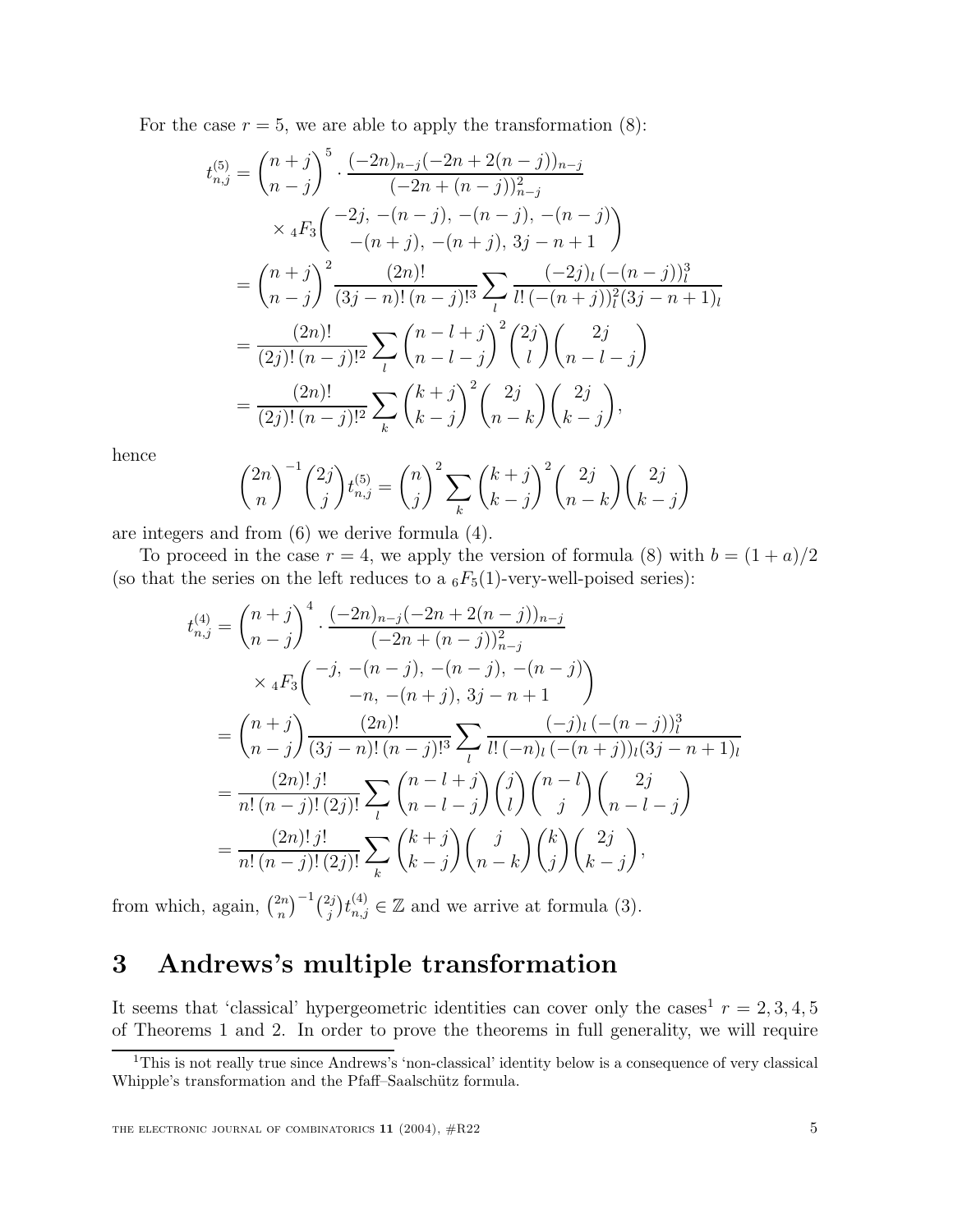a multiple generalization of Whipple's transformation (8). The required generalization is given by G. E. Andrews in [1], Theorem 4. After making the passage  $q \rightarrow 1$  in Andrews's theorem, we arrive at the following result.

**Proposition 2.** For  $s \geq 1$  and m a non-negative integer,

$$
2s+3F_{2s+2}\begin{pmatrix} a, 1+\frac{1}{2}a, & b_1, & c_1, & b_2, & c_2, & \dots \\ \frac{1}{2}a, & 1+a-b_1, 1+a-c_1, 1+a-b_2, 1+a-c_2, & \dots \\ \dots, & b_s, & c_s, & -m \\ \dots, 1+a-b_s, 1+a-c_s, 1+a+m \end{pmatrix}
$$
  
= 
$$
\frac{(1+a)_m(1+a-b_s-c_s)_m}{(1+a-b_s)_m(1+a-c_s)_m} \sum_{l_1 \geq 0} \frac{(1+a-b_1-c_1)_{l_1}(b_2)_{l_1}(c_2)_{l_1}}{l_1!(1+a-b_1)_{l_1}(1+a-c_1)_{l_1}}
$$
  

$$
\times \sum_{l_2 \geq 0} \frac{(1+a-b_2-c_2)_{l_2}(b_3)_{l_1+l_2}(c_3)_{l_1+l_2}}{l_2!(1+a-b_2)_{l_1+l_2}(1+a-c_2)_{l_1+l_2}}
$$
  

$$
\times \sum_{l_{s-1} \geq 0} \frac{(1+a-b_{s-1}-c_{s-1})_{l_{s-1}}(b_s)_{l_1+\dots+l_{s-1}}(c_s)_{l_1+\dots+l_{s-1}}}{l_{s-1} \geq 0}
$$
  

$$
\times \frac{(-m)_{l_1+\dots+l_{s-1}}}{(b_s+c_s-a-m)_{l_1+\dots+l_{s-1}}}.
$$

Proof of Theorem 2. As in Section 2, we will distinguish the cases corresponding to the parity of r.

If  $r = 2s+1$ , then setting  $a = -(2n+1)$  and  $b_1 = c_1 = \cdots = b_s = c_s = -m = -(n-j)$ in Proposition 2 we obtain

$$
t_{n,j}^{(2s+1)} = {n+j \choose n-j}^{2s-2} \frac{(2n)!}{(3j-n)!(n-j)!^3} \sum_{l_1} {2j \choose l_1} \left( \frac{(-(n-j))_{l_1}}{(-(n+j))_{l_1}} \right)^2
$$
  
\n
$$
\times \sum_{l_2} {2j \choose l_2} \left( \frac{(-(n-j))_{l_1+l_2}}{(-(n+j))_{l_1+l_2}} \right)^2 \cdots
$$
  
\n
$$
\times \sum_{l_{s-1}} {2j \choose l_{s-1}} \left( \frac{(-n-j)_{l_1+\cdots+l_{s-1}}}{(-(n+j))_{l_1+\cdots+l_{s-1}}} \right)^2
$$
  
\n
$$
\times \frac{(-1)^{l_1+\cdots+l_{s-1}}(-(n-j))_{l_1+\cdots+l_{s-1}}}{(3j-n+1)_{l_1+\cdots+l_{s-1}}}
$$
  
\n
$$
= \frac{(2n)!}{(2j)!(n-j)!^2} \sum_{l_1} {2j \choose l_1} {n-l_1+j \choose n-l_1-j}^2 \sum_{l_2} {2j \choose l_2} {n-l_1-l_2+j \choose n-l_1-l_2-j}^2 \cdots
$$
  
\n
$$
\times \sum_{l_{s-1}} {2j \choose l_{s-1}} {n-l_1-\cdots-l_{s-1}+j \choose n-l_1-\cdots-l_{s-1}-j}^2 \cdot {2j \choose n-l_1-\cdots-l_{s-1}-j}.
$$

If  $r = 2s$ , we apply Proposition 2 with the choice  $a = -(2n+1)$ ,  $b_1 = (a+1)/2 = -n$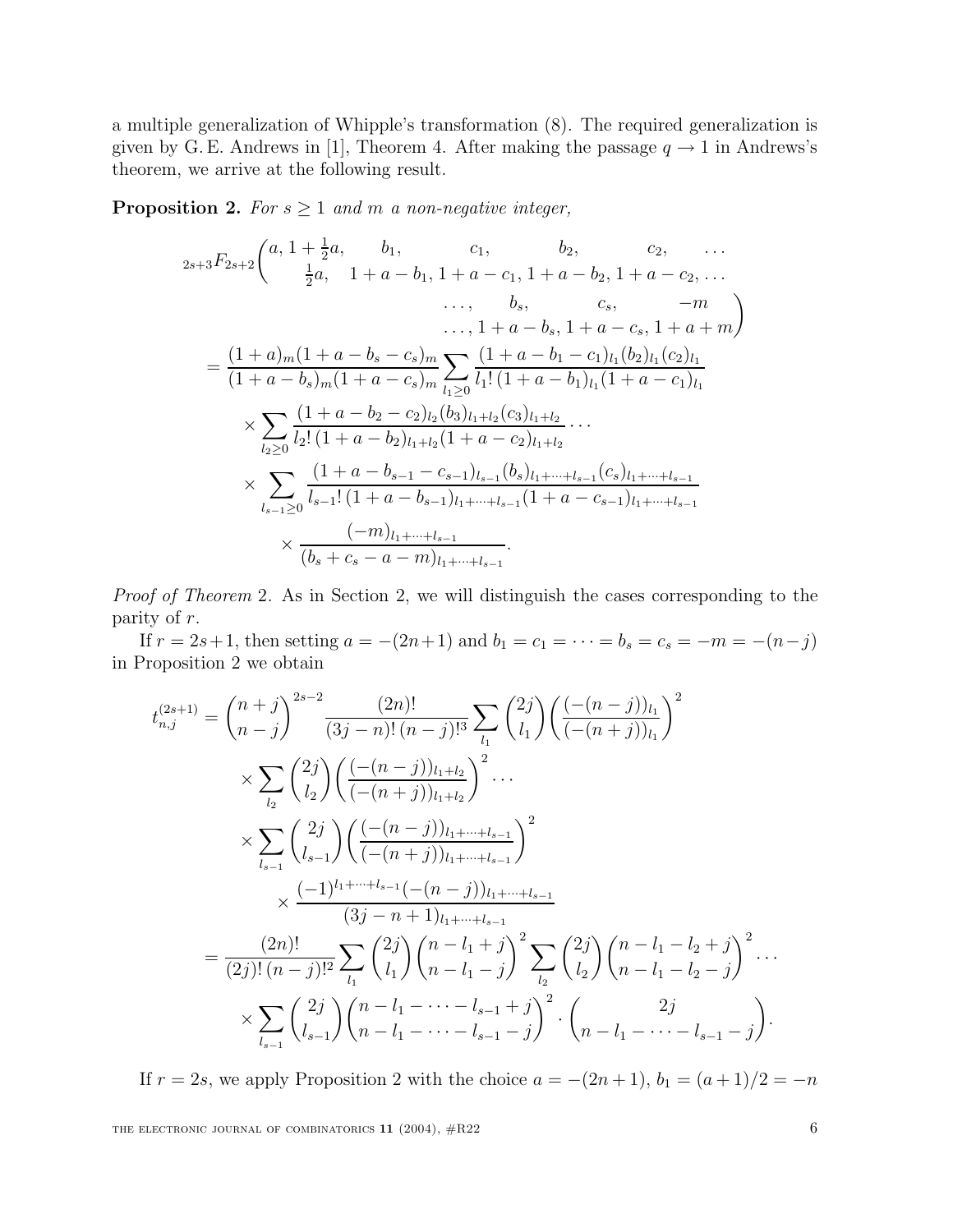and  $c_1 = b_2 = \cdots = b_s = c_s = -m = -(n-j)$ :

$$
t_{n,j}^{(2s)} = {n+j \choose n-j}^{2s-3} \frac{(2n)!}{(3j-n)!(n-j)!^3} \sum_{l_1} {j \choose l_1} \frac{(-(n-j))_{l_1}}{(-n)_{l_1}} \frac{(-(n-j))_{l_1}}{(-n+j))_{l_1}}
$$
  
\n
$$
\times \sum_{l_2} {2j \choose l_2} \left( \frac{(-(n-j))_{l_1+l_2}}{(-(n+j))_{l_1+l_2}} \right)^2 \cdots
$$
  
\n
$$
\times \sum_{l_{s-1}} {2j \choose l_{s-1}} \left( \frac{(-(n-j))_{l_1+\cdots+l_{s-1}}}{(-(n+j))_{l_1+\cdots+l_{s-1}}} \right)^2
$$
  
\n
$$
\times \frac{(-1)^{l_1+\cdots+l_{s-1}}}{(3j-n+1)_{l_1+\cdots+l_{s-1}}}
$$
  
\n
$$
= \frac{(2n)!j!}{n!(n-j)!(2j)!} \sum_{l_1} {j \choose l_1} {n-l_1 \choose j} {n-l_1+j \choose n-l_1-j}
$$
  
\n
$$
\times \sum_{l_2} {2j \choose l_2} {n-l_1-l_2+j \choose n-l_1-l_2-j}^2 \cdots
$$
  
\n
$$
\times \sum_{l_{s-1}} {2j \choose l_{s-1}} {n-l_1-\cdots-l_{s-1}+j \choose n-l_1-\cdots-l_{s-1-j}}^2 \cdot {n-l_1-\cdots-l_{s-1-j}}
$$

In both cases, the desired integrality

$$
{2n \choose n}^{-1} {2j \choose j} t_{n,j}^{(r)} \in \mathbb{Z}, \qquad j = 0, 1, \dots, n,
$$

clearly holds, and Theorem 2 follows.

Theorem 1 was actually proved during the proof of Theorem 2 with explicit expressions being obtained for  $c_n^{(4)}$ ,  $c_n^{(5)}$  and general  $c_n^{(r)}$ ,  $r \geq 2$ .

We would like to conclude the paper by the following  $q$ -question.

**Problem 2.** Find and solve an appropriate q-analogue of Problem 1.

Acknowledgements. I was greatly encouraged by C. Krattenthaler to prove binomial identities by myself. I thank him for our fruitful discussions and for pointing out to me Andrews's formula. I thank J. Sondow for several suggestions that allowed me to improve the text of the paper. This work was done during a long-term visit at the Mathematical Institute of Cologne University. I thank the staff of the institute and personally P. Bundschuh for the brilliant working atmosphere I had there.

### **References**

[1] G. E. Andrews, "Problems and prospects for basic hypergeometric functions", *Theory and application of special functions* (Proc. Advanced Sem., Math. Res. Center, Univ. Wisconsin,

 $\Box$